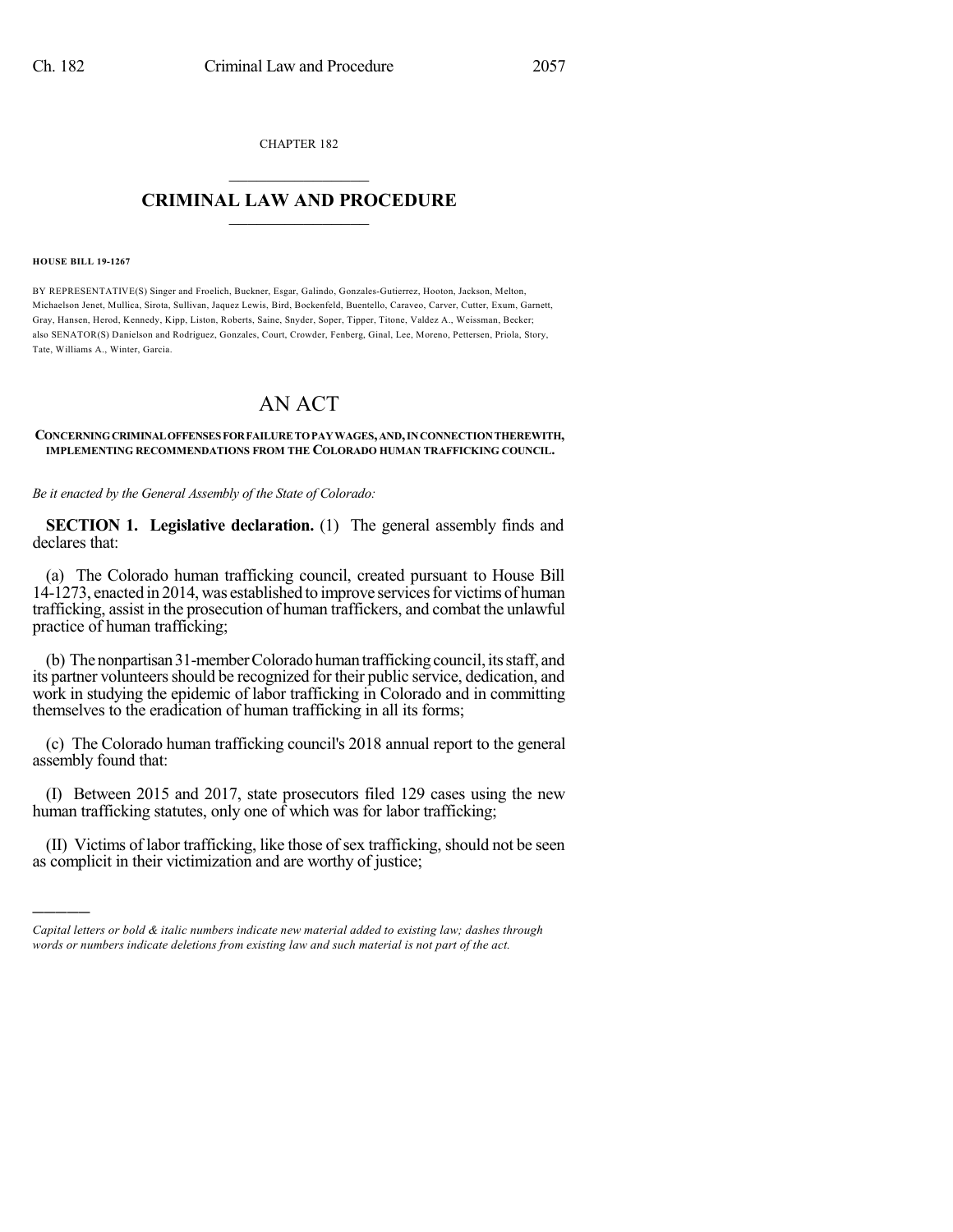(III) Persons who commit the crime of human trafficking often commit other crimes such as wage theft, tax evasion, and workers' compensation fraud, which drains local and state resources, as well as denies the state its right to revenue;

(IV) A comprehensive approach is needed to address the crime of labor trafficking; and

(V) A bill enacted by the general assembly to recognize labor as a thing of value that can be subject to theft would aid law enforcement in combating the crime of labor trafficking.

(2) The general assembly acknowledges that not all victims of wage theft are victims of human trafficking. Studies have found that, apart from human trafficking, wage theft costs individual workers in Colorado hundreds of millions of dollars in wages and benefits each year and costs the state of Colorado tens of millions of dollars in revenue.

(3) Therefore, the general assembly declares that:

(a) It is in the public interest of the state to adopt the recommendation of the Colorado human trafficking council to codify that labor is a thing of value subject to theft to assist in the enforcement and prosecution of laws designed to combat labor trafficking, which is a form of modern-day slavery;

(b) Existing law, as interpreted by the Colorado supreme court in *Leonard v. McMorris,* 63 P.3d 323 (2003), does not provide sufficient protections for workers and their families; and

(c) In order to protect all workers, it is necessary to close loopholes that allow for the exploitation of human labor for profit.

**SECTION 2.** In Colorado Revised Statutes, 8-4-101, **amend** the introductory portion, (5), and (6); and **add** (8.5) as follows:

**8-4-101. Definitions.** As used in this article ARTICLE 4, unless the context otherwise requires:

(5) "Employee" means any person, including a migratory laborer, performing labor or services for the benefit of an employer. in which the employer may command when, where, and how much labor or services shall be performed. For the purpose of this article, ARTICLE 4, RELEVANT FACTORS IN DETERMINING WHETHER A PERSON IS AN EMPLOYEE INCLUDE THE DEGREE OF CONTROL THE EMPLOYER MAY OR DOES EXERCISE OVER THE PERSON AND THE DEGREE TO WHICH THE PERSON PERFORMS WORK THAT IS THE PRIMARY WORK OF THE EMPLOYER; EXCEPT THAT an individual primarily free from control and direction in the performance of the service, both under his or her contract for the performance of service and in fact, and who is customarilyengaged in an independent trade, occupation, profession, or business related to the service performed is not an "employee".

(6) "Employer" means every person, firm, partnership, association, corporation,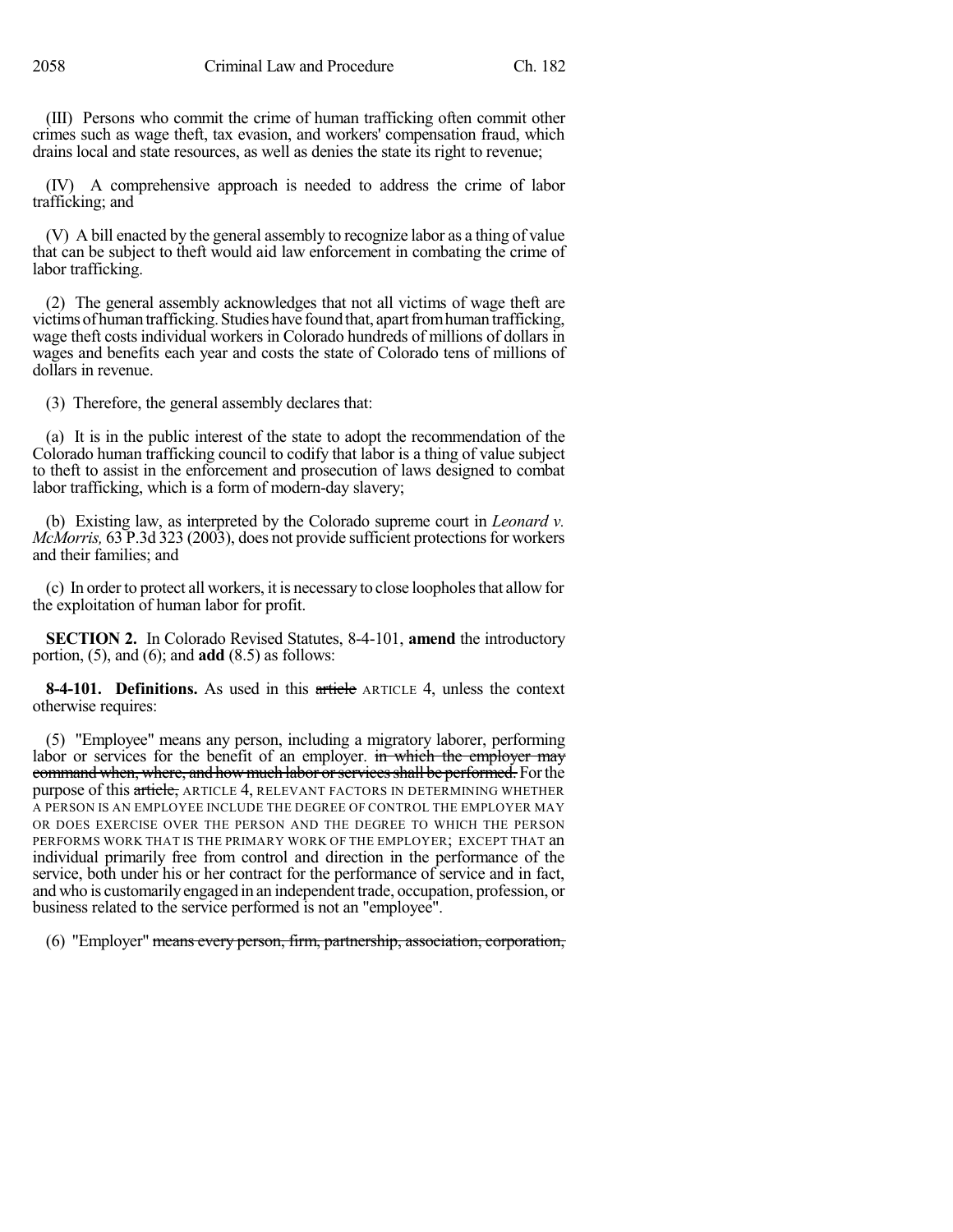migratory field labor contractor or crew leader, receiver, or other officer of court in Colorado, and any agent or officer thereof, of the above mentioned classes, employing any person in Colorado; HAS THE SAME MEANING AS SET FORTH IN THE FEDERAL "FAIR LABOR STANDARDS ACT", 29 U.S.C. SEC. 203 (d), AND INCLUDES A FOREIGN LABOR CONTRACTOR AND A MIGRATORY FIELD LABOR CONTRACTOR OR CREW LEADER; except that the provisions of this article shall ARTICLE 4 DO not apply to the state or its agencies or entities, counties, cities and counties, municipal corporations, quasi-municipal corporations, school districts, and irrigation, reservoir, or drainage conservation companies or districts organized and existing under the laws of Colorado.

(8.5) "FOREIGN LABOR CONTRACTOR" MEANS ANY PERSON WHO RECRUITS OR SOLICITS FOR COMPENSATION A FOREIGN WORKER WHO RESIDES OUTSIDE OF THE UNITED STATES IN FURTHERANCE OF THAT WORKER'S EMPLOYMENT IN COLORADO; EXCEPT THAT "FOREIGN LABOR CONTRACTOR" DOES NOT INCLUDE ANY ENTITY OF THE FEDERAL, STATE, OR LOCAL GOVERNMENT.

**SECTION 3.** In Colorado Revised Statutes, 8-4-114, **amend** (2) as follows:

**8-4-114. Criminal penalties.** (2) In addition to any other penalty imposed by this article ARTICLE 4, any employer or agent of an employer who being able to pay wages or compensation and being under a duty to pay, willfully refuses to pay WAGES OR COMPENSATION as provided in this article ARTICLE 4, or falsely denies the amount of a wage claim, or the validity thereof, or that the same is due, with intent to secure for himself, herself, or another person any discount upon such indebtedness or any underpayment of such indebtedness or with intent to annoy, harass, oppress, hinder, COERCE, delay, or defraud the person to whom such indebtedness is due, is guilty of a misdemeanor and, upon conviction thereof, shall be punished by a fine of not more than three hundred dollars, or by imprisonment in the county jail for not more than thirty days, or by both such fine and imprisonment. For purposes of this section, "being able to pay wages or compensation" does not include an employer who is unable to pay wages or compensation by reason of a chapter 7 bankruptcy action or other court action that results in the employer having limited control over his or her assets COMMITS THEFT AS DEFINED IN SECTION 18-4-401.

**SECTION 4.** In Colorado Revised Statutes, **amend** 8-6-116 as follows:

**8-6-116. Violation - penalty.** (1) The minimum wages fixed by the director, as provided in this article, shall be ARTICLE 6, ARE the minimum wages paid to the employees, and the payment to such employees of a wage less than the minimum so fixed is unlawful, and every employer or other person who INTENTIONALLY, individually or as an officer, agent, or employee of a corporation or other person, pays or causes to be paid to any such employee a wage less than the minimum is guilty of a misdemeanor and, upon conviction thereof, shall be punished by a fine of not less than one hundred dollars nor more than five hundred dollars, or by imprisonment in the county jail for not lessthan thirty days nor more than one year, or by both such fine and imprisonment COMMITS THEFT AS DEFINED IN SECTION 18-4-401.

(2) FOR THE PURPOSE OF THIS SECTION, THE AMOUNT OF THE THEFT IS THE UNPAID